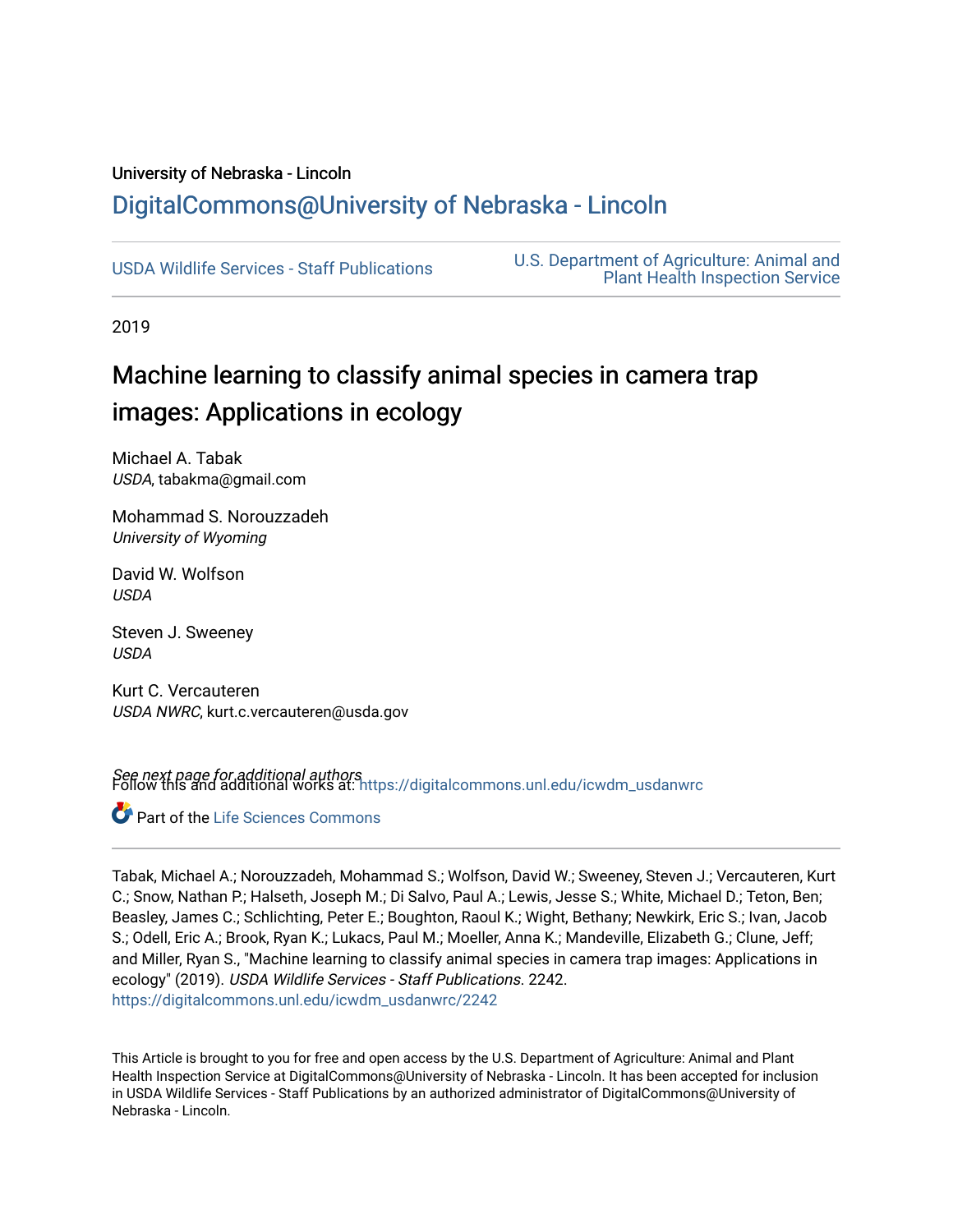# Authors

Michael A. Tabak, Mohammad S. Norouzzadeh, David W. Wolfson, Steven J. Sweeney, Kurt C. Vercauteren, Nathan P. Snow, Joseph M. Halseth, Paul A. Di Salvo, Jesse S. Lewis, Michael D. White, Ben Teton, James C. Beasley, Peter E. Schlichting, Raoul K. Boughton, Bethany Wight, Eric S. Newkirk, Jacob S. Ivan, Eric A. Odell, Ryan K. Brook, Paul M. Lukacs, Anna K. Moeller, Elizabeth G. Mandeville, Jeff Clune, and Ryan S. Miller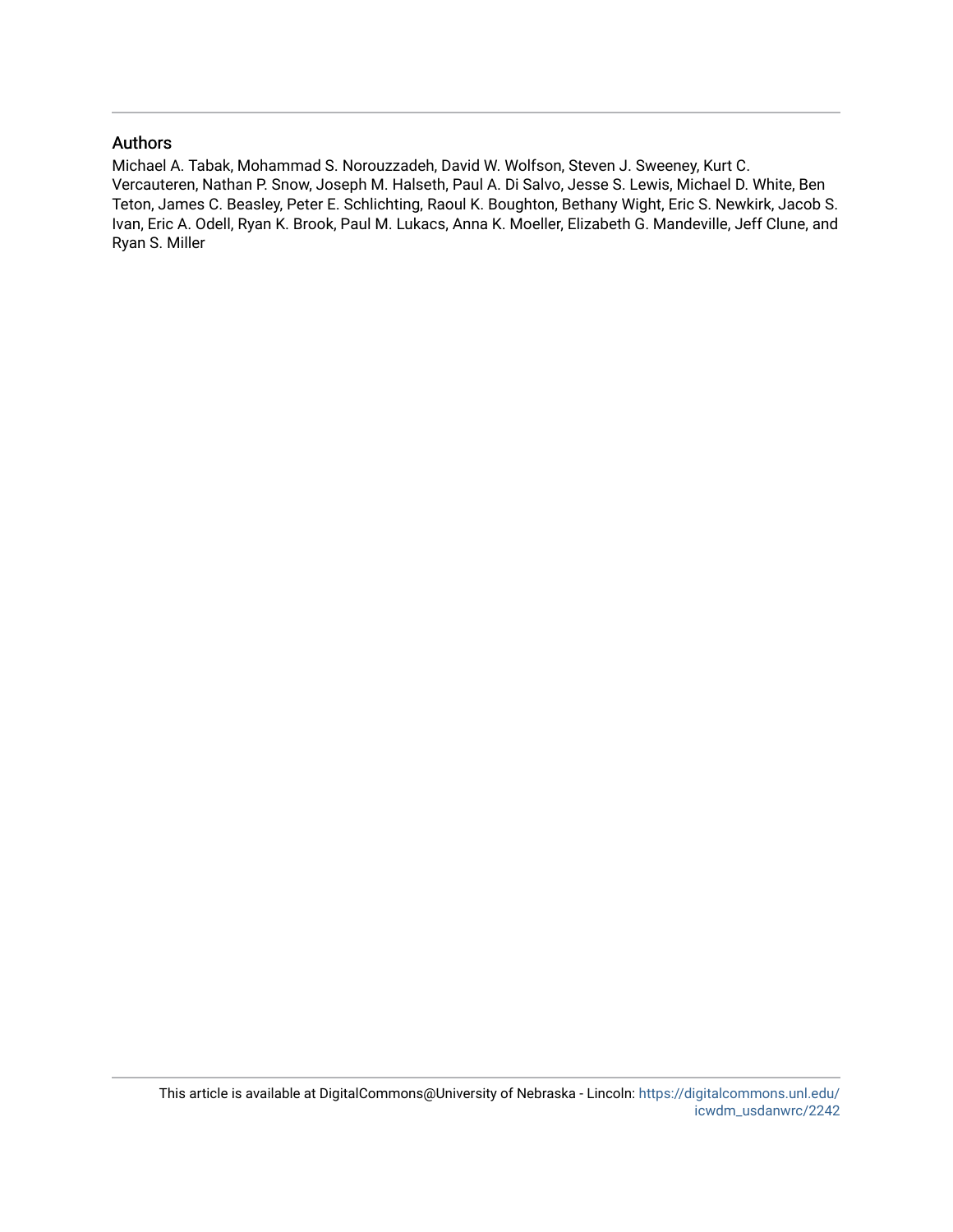DOI: 10.1111/2041-210X.13120

# APPLICATION

# **Machine learning to classify animal species in camera trap images: Applications in ecology**

**Michael A. Tabak1,[2](http://orcid.org/0000-0002-2986-7885)** | **Mohammad S. Norouzzadeh<sup>3</sup>** | **David W. Wolfson<sup>1</sup>** | **Steven J. Sweeney<sup>1</sup>** | **Kurt C. Vercauteren<sup>4</sup>** | **Nathan P. Snow<sup>4</sup>** | **Joseph M. Halseth<sup>4</sup>** | **Paul A. Di Salvo<sup>1</sup>** | **Jesse S. Lewis<sup>5</sup>** | **Michael D. White<sup>6</sup>** | **Ben Teton<sup>6</sup>** | **James C. Beasley<sup>7</sup>** | **Peter E. Schlichting<sup>7</sup>** | **Raoul K. Boughton<sup>8</sup>** | **Bethany Wight<sup>8</sup>** | **Eric S. Newkirk<sup>9</sup>** | **Jacob S. Ivan<sup>9</sup>** | **Eric A. Odell<sup>9</sup>** | **Ryan K. Brook<sup>10</sup>** | **Paul M. Lukacs<sup>11</sup>** | **Anna K. Moeller<sup>11</sup>** | **Elizabeth G. Mandeville2,12** | **Jeff Clune<sup>3</sup>** | **Ryan S. Miller<sup>1</sup>**

<sup>1</sup>Center for Epidemiology and Animal Health, United States Department of Agriculture, Fort Collins, Colorado; <sup>2</sup>Department of Zoology and Physiology, University of Wyoming, Laramie, Wyoming; <sup>3</sup>Computer Science Department, University of Wyoming, Laramie, Wyoming; <sup>4</sup>National Wildlife Research Center, United States Department of Agriculture, Fort Collins, Colorado; <sup>5</sup>College of Integrative Sciences and Arts, Arizona State University, Mesa, Arizona; <sup>6</sup>Tejon Ranch Conservancy, Lebec, California; <sup>7</sup>Savannah River Ecology Laboratory, Warnell School of Forestry and Natural Resources, University of Georgia, Aiken, South Carolina; <sup>8</sup>Range Cattle Research and Education Center, Wildlife Ecology and Conservation, University of Florida, Ona, Florida;  $^9$ Colorado Parks and Wildlife, Fort Collins, Colorado;  $^{10}$ Department of Animal and Poultry Science, University of Saskatchewan, Saskatoon, SK, Canada; <sup>11</sup>Wildlife Biology Program, Department of Ecosystem and Conservation Sciences, W.A. Franke College of Forestry and Conservation, University of Montana, Missoula, Montana and <sup>12</sup>Department of Botany, University of Wyoming, Laramie, Wyoming

### **Correspondence**

Michael A. Tabak Email: [tabakma@gmail.com](mailto:tabakma@gmail.com) and Ryan S. Miller Email: [ryan.s.miller@aphis.usda.gov](mailto:ryan.s.miller@aphis.usda.gov)

### **Funding information**

U.S. Department of Energy, Grant/Award Number: DE-EM0004391; USDA Animal and Plant Health Inspection Service, National Wildlife Research Center and Center for Epidemiology and Animal Health; Colorado Parks and Wildlife; Canadian Natural Science and Engineering Research Council; University of Saskatchewan; Idaho Department of Game and Fish

Handling Editor: Theoni Photopoulou

This document is a U.S. government work and is not subject to copyright in the United States

# **Abstract**

- 1. Motion-activated cameras ("camera traps") are increasingly used in ecological and management studies for remotely observing wildlife and are amongst the most powerful tools for wildlife research. However, studies involving camera traps result in millions of images that need to be analysed, typically by visually observing each image, in order to extract data that can be used in ecological analyses.
- 2. We trained machine learning models using convolutional neural networks with the ResNet-18 architecture and 3,367,383 images to automatically classify wildlife species from camera trap images obtained from five states across the United States.We tested our model on an independent subset of images not seen during training from the United States and on an out-of-sample (or "out-of-distribution" in the machine learning literature) dataset of ungulate images from Canada. We also tested the ability of our model to distinguish empty images from those with animals in another out-of-sample dataset from Tanzania, containing a faunal community that was novel to the model.
- 3. The trained model classified approximately 2,000 images per minute on a laptop computer with 16 gigabytes of RAM. The trained model achieved 98% accuracy at identifying species in the United States, the highest accuracy of such a model to date. Out-of-sample validation from Canada achieved 82% accuracy and correctly identified 94% of images containing an animal in the dataset from Tanzania. We provide an <sup>r</sup> package (Machine Learning for Wildlife Image Classification) that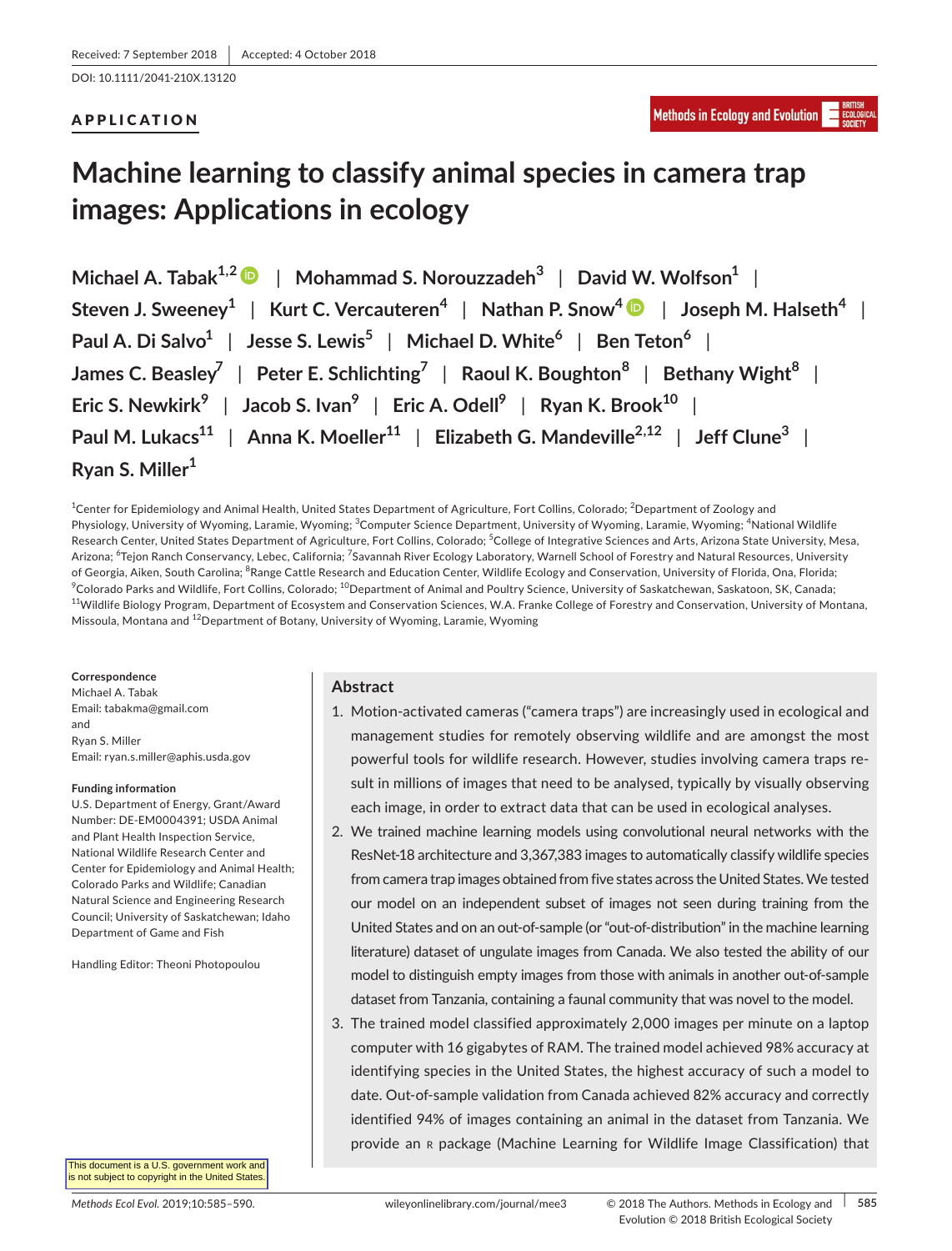allows the users to (a) use the trained model presented here and (b) train their own model using classified images of wildlife from their studies.

4. The use of machine learning to rapidly and accurately classify wildlife in camera trap images can facilitate non-invasive sampling designs in ecological studies by reducing the burden of manually analysing images. Our R package makes these methods accessible to ecologists.

# **KEYWORDS**

artificial intelligence, camera trap, convolutional neural network, deep neural networks, image classification, machine learning, r package, remote sensing

# **1** | **INTRODUCTION**

Camera traps are increasingly used to remotely observe wildlife over large geographical areas with minimal human involvement and have made considerable contributions to ecology (Howe, Buckland, Després-Einspenner, & Kühl, 2017; O'Connell, Nichols, & Karanth, 2011; Rovero, Zimmermann, Bersi, & Meek, 2013). A common limitation is these methods lead to a large accumulation of images which must be first classified in order to be used in ecological studies (Niedballa, Sollmann, Courtiol, & Wilting, 2016; Swanson et al., 2015). The burden of manually viewing and classifying images often constrains studies by reducing the sampling intensity (e.g., number of cameras deployed), limiting the geographical extent and duration of studies. Recently, machine learning has emerged as a potential solution for automatically classifying images from camera traps (Chen, Han, He, Kays, & Forrester, 2014; Gomez Villa, Salazar, & Vargas, 2017; Norouzzadeh et al., 2018; Swinnen, Reijniers, Breno, & Leirs, 2014; Yu et al., 2013).

We sought to develop a machine learning approach that can be applied across study sites and provide software that ecologists can use for identification of wildlife in their own camera trap images. Using over three million identified images of wildlife from camera traps from five locations across the United States, we trained and tested deep learning models that automatically classify wildlife. We provide an R package (Machine Learning for Wildlife Image Classification [MLWIC]) that allows researchers to classify camera trap images from North America or train their own machine learning models to classify images.

# **2** | **MATERIALS AND METHODS**

#### **2.1** | **Camera trap images**

Species in camera trap images from five locations across the United States (California, Colorado, Florida, South Carolina and Texas) and one location from Canada (Saskatchewan) were identified manually by researchers (see Appendix S1 for a description of each field location). Images were either classified by a single wildlife expert or evaluated independently by two researchers; any conflicts were decided by a third observer (Appendix S1). If any part of an animal (e.g., leg or ear) was identified as being present in an image, this was included as an image of the species. If an image did not contain any animals, it was classified as empty. The images from Canada were not used for training, but were used as an out-of-sample dataset for validation. This resulted in a total of 3,741,656 classified images that included 27 species or groups (see Table 1) across the study locations. We present these images and their classifications for other scientists to use for model development as the North American Camera Trap Images (NACTI) dataset. To increase processing speed, images were resized to  $256 \times 256$  pixels following the methods and using the Python script of Norouzzadeh et al. (2018). To have a more robust model, we randomly applied different label-preserving transformations (cropping, horizontal flipping, and brightness and contrast modifications), called data augmentation (Krizhevsky, Sutskever, & Hinton, 2012).

We randomly selected 90% of the classified images for each species or group to train the model and 10% of the images to test it. However, we wanted to evaluate the model's performance for each species present at each study site, so we used conditional sampling in which we altered training–testing allocation for the rare situations (four total instances) where there were few classified images of a species at a site. Specifically, with 1–9 classified images for a species at a site (two instances), we used all of these images for testing and none for training (the model was trained using only images of these species from other sites); for site-species pairs with 10–30 images (two instances), 50% were used for training and testing; and for >30 images per site for each species, 90% were allocated to training and 10% to testing (Appendices S3–S7 show the number of training and test images for each species at each site). This resulted in 3,367,383 images used to train the model and 374,273 images used for testing.

### **2.2** | **Machine learning process**

As machine learning methods are new to many ecologists, we provide a brief introduction in a supplement (Appendix S2). Following Norouzzadeh et al., we trained a deep convolutional neural network (ResNet-18) architecture (He, Zhang, Ren, & Sun, 2016) using the TensorFlow framework (Adabi et al., 2016) using Mount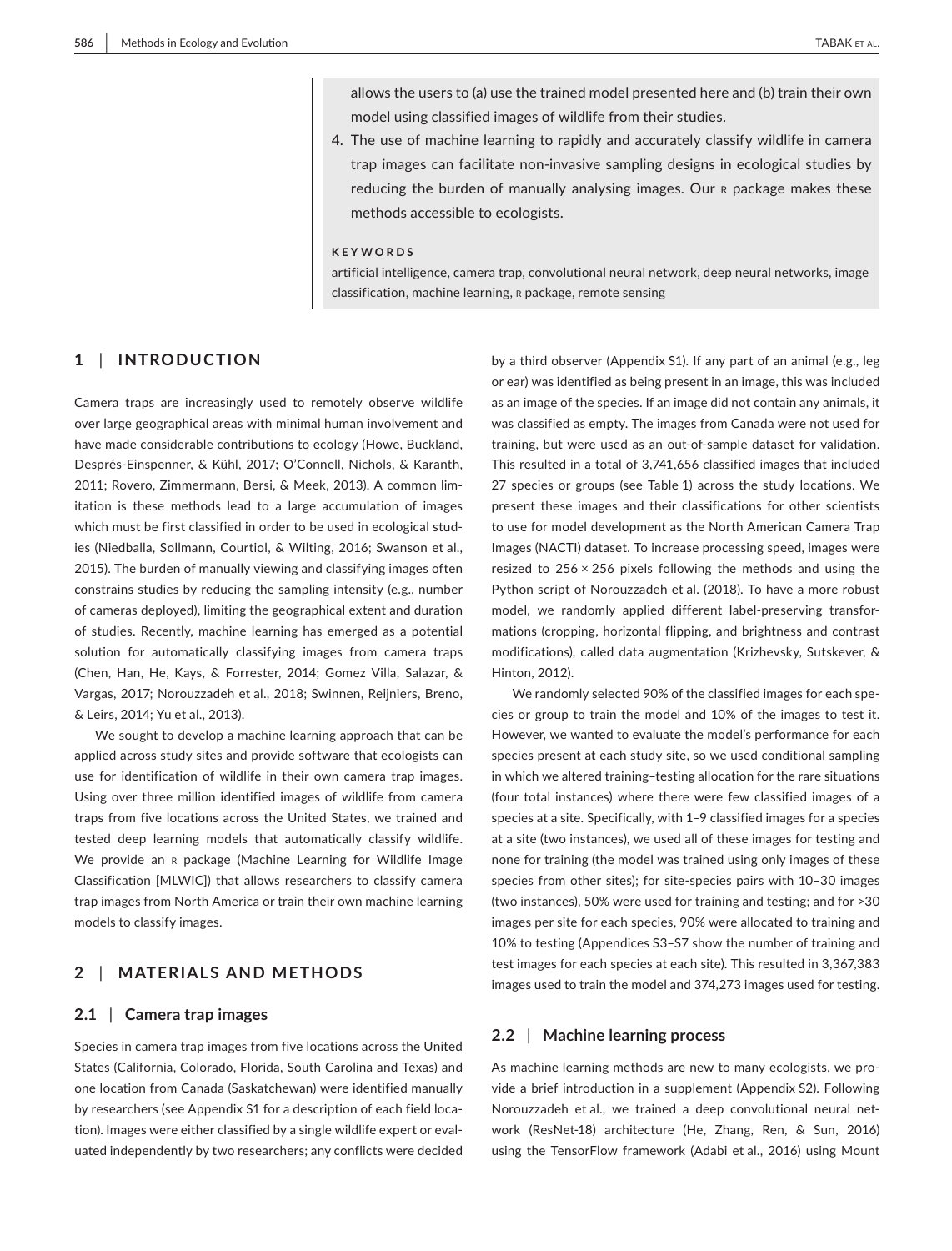| $\blacksquare$<br><b>TABLE</b> | Model performance for each species or group   |                              |                          |        |              |           |                     |                     |
|--------------------------------|-----------------------------------------------|------------------------------|--------------------------|--------|--------------|-----------|---------------------|---------------------|
| Species or group<br>name       | Scientific name                               | Number of training<br>images | Number of test<br>images | Recall | Top-5 recall | Precision | False-positive rate | False-negative rate |
| Moose                          | Alces alces                                   | 8,967                        | 997                      | 0.98   | $1.00\,$     | 0.98      | 0.02                | 0.02                |
| Cattle                         | <b>Bostaurus</b>                              | 1,817,109                    | 201,903                  | 0.99   | 1.00         | 0.99      | 0.01                | 0.01                |
| Quail                          | Callipepla californica                        | 2,039                        | 236                      | 0.91   | 0.96         | 0.93      | 0.07                | 0.09                |
| Canidae                        | Canidae                                       | 20,851                       | 2,321                    | 0.89   | 0.99         | 0.93      | 0.07                | 0.11                |
| $\tilde{\equiv}$               | Cervus canadensis                             | 185,390                      | 20,606                   | 0.99   | 1.00         | 0.99      | 0.01                | 0.01                |
| Mustelidae                     | Mustelidae                                    | 1,991                        | 223                      | 0.77   | 0.99         | 0.87      | 0.13                | 0.23                |
| Corvid                         | Corvidae                                      | 4,037                        | 452                      | 0.84   | $1.00$       | 0.80      | 0.20                | 0.16                |
| Armadillo                      | Dasypus novemcinctus                          | 8,926                        | 993                      | 0.89   | 0.99         | 0.93      | 0.07                | 0.11                |
| Turkey                         | Meleagris gallopavo                           | 3,919                        | 447                      | 0.90   | 1.00         | 0.90      | 0.10                | 0.10                |
| Opossum                        | Didelphis virginiana                          | 1,804                        | 210                      | 0.79   | 0.96         | 0.88      | 0.12                | 0.21                |
| Horse                          | Equus spp.                                    | 2,517                        | 281                      | 0.94   | 0.99         | 0.94      | 0.06                | 0.06                |
| Human                          | Homo sapiens                                  | 88,667                       | 9,854                    | 0.96   | 1.00         | 0.97      | 0.03                | 0.04                |
| Rabbits                        | Leporidae                                     | 17,768                       | 1,977                    | 0.95   | $1.00$       | 0.96      | 0.04                | 0.05                |
| <b>Bobcat</b>                  | Lynxrufus                                     | 22,889                       | 2,554                    | 0.91   | 0.99         | 0.94      | 0.06                | 0.09                |
| Striped skunk                  | Mephitis mephitis                             | 10,331                       | 1,154                    | 0.95   | 0.98         | 0.96      | 0.04                | 0.05                |
| Rodent                         | Rodentia                                      | 3,279                        | 366                      | 0.79   | 0.98         | 0.88      | 0.12                | 0.21                |
| Mule deer                      | Odocoileus hemionus                           | 87,700                       | 8,543                    | 0.98   | 1.00         | 0.98      | 0.02                | 0.02                |
| White-tailed deer              | Odocoileus virginianus                        | 87,900                       | 1,360                    | 0.94   | 1.00         | 0.95      | 0.05                | 0.06                |
| Raccoon                        | Procyon lotor                                 | 42,948                       | 4,781                    | 0.90   | 1.00         | 0.89      | 0.11                | 0.10                |
| Mountain lion                  | Puma concolor                                 | 13,272                       | 1,484                    | 0.92   | 0.98         | 0.97      | 0.03                | 0.08                |
| Squirrel                       | Sciurus spp.                                  | 59,072                       | 6,566                    | 0.97   | 1.00         | 0.95      | 0.05                | 0.03                |
| Wild pig                       | Sus scrofa                                    | 287,017                      | 31,893                   | 0.98   | 1.00         | 0.98      | 0.02                | 0.02                |
| Fox                            | Vulpes vulpes and Urocyon<br>Cinereoargenteus | 10,749                       | 1,204                    | 0.91   | 0.99         | 0.94      | 0.06                | 0.09                |
| Black bear                     | Ursus americanus                              | 79,628                       | 8,850                    | 0.95   | 1.00         | 0.98      | 0.02                | 0.05                |
| Vehicle                        |                                               | 23,413                       | 2,602                    | 0.93   | 1.00         | 0.95      | 0.05                | 0.07                |
| Bird                           | Aves                                          | 61,063                       | 6,787                    | 0.94   | 1.00         | 0.95      | 0.05                | 0.06                |
| Empty                          |                                               | 414,119                      | 46,016                   | 0.96   | 1.00         | 0.94      | 0.06                | 0.04                |
| Total                          |                                               | 3,367,365                    | 364,660                  | 0.98   | 1.00         | 0.98      |                     |                     |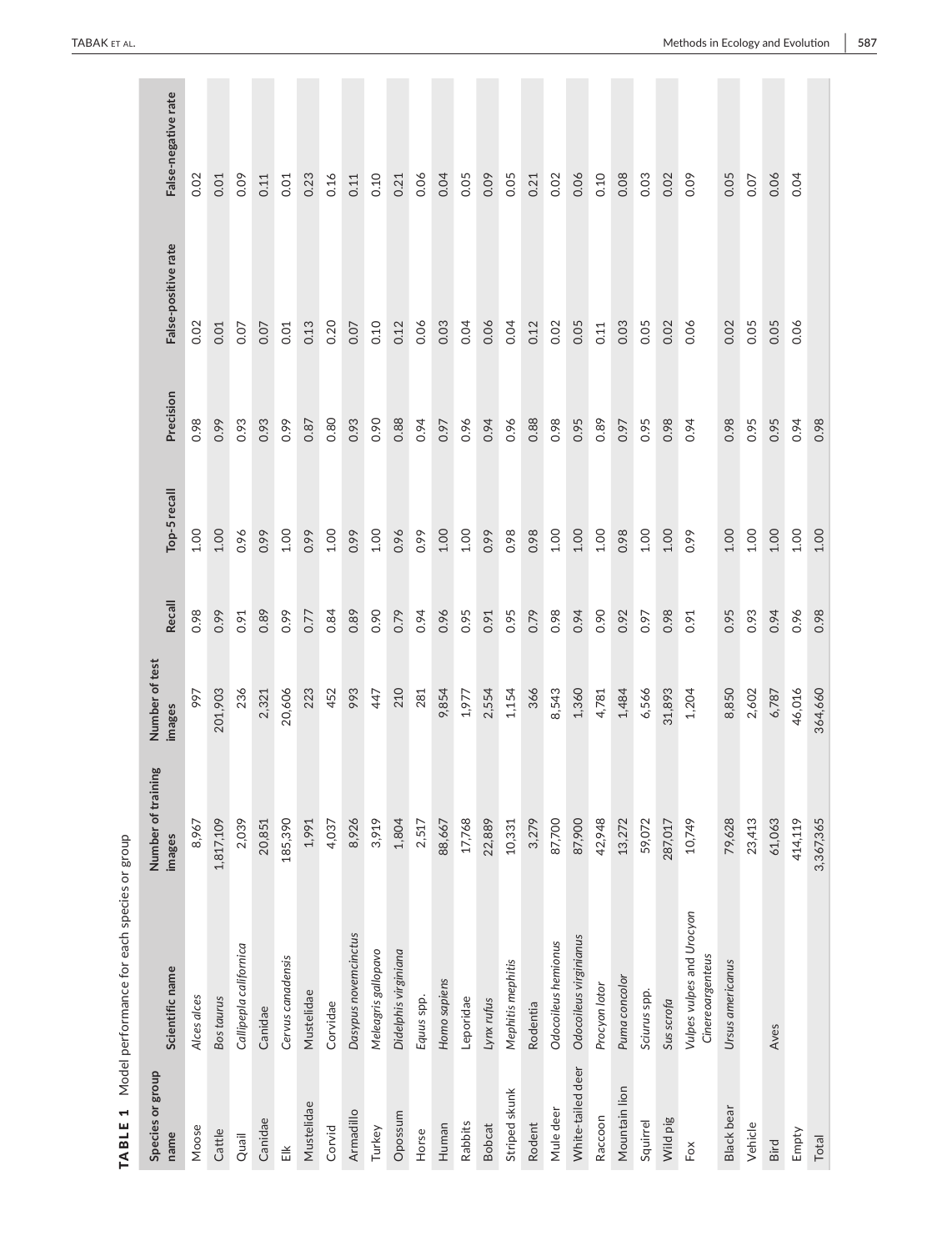Moran, a high performance computing cluster (Advanced Research Computing Center, 2012). We used the ReLU activation function, 55 epochs, a backpropagation algorithm of Stochastic Gradient Descent with Momentum (Goodfellow, Bengio, & Courville, 2016), and the learning rate  $(n)$  and weight decay varied by epoch number as described in Appendix S8.

In Appendix S2, we describe the calculation of metrics including accuracy, recall, precision and false-positive and false-negative error rates. Briefly, recall and precision are measures of the model's performance at correctly identifying each species. We fit generalized additive models (GAMs) to the relationship between recall and the logarithm (base 10) of the number of images used to train the model; see Appendix S9 for a description of this model. We also calculated the recall and rates of error specific to each of the five datasets from which images were acquired.

# **2.3** | **Model validation**

To evaluate how the model would perform for a completely new study site in North America, we used a dataset of 5,900 classified images of ungulates (moose, cattle, elk and wild pigs) from Saskatchewan, Canada, by running the trained model on these images. We also evaluated the ability of the model to operate



| <b>Model Guess</b> | Confidence (%) |
|--------------------|----------------|
| Wild pig           | 96.11          |
| Cattle             | 2.38           |
| Empty              | 1.49           |
| White-tailed deer  | < 0.1          |
| Moose              | < 01           |

#### **Answer from human classifiers: Wild pig Answer from human classifiers: Cattle**

on images with a completely different species community (from Tanzania) to determine the model's ability to correctly classify images as having an animal or being empty when encountering new species that it has not been trained to recognize. This was done using 3.2 million classified images from the Snapshot Serengeti dataset (Swanson et al., 2015).

# **3** | **RESULTS**

Our model performed well, achieving 97.6% accuracy of identifying the correct species with the top guess. The top-5 accuracy was >99.9%. Figure 1 provides examples of image classification by the model. The model confidence in the correct answer varied, but was mostly >95%; see Figure 2 for confidences for each image for three example species. In Appendix S10, we present a confusion matrix comparing the classifications by the model with those from manual classification. Supporting a similar finding for camera trap images in Norouzzadeh et al. (2018), and a general trend in deep learning (Goodfellow et al., 2016), species and groups that had more images available for training were classified more accurately (Figure 3, Table 1). GAMs relating the number of training images with recall predicted 95% recall could be achieved when

### **(a)** Correct classification by model **(b)** Incorrect classification by model



| <b>Model Guess</b> | Confidence $(\% )$ |
|--------------------|--------------------|
| Wild pig           | 48.82              |
| Cattle             | 31.27              |
| Moose              | 16.93              |
| <b>Black</b> bear  | 2.51               |
| <b>B</b> obcat     | 0.51               |
|                    |                    |

FIGURE 1 Examples of images that could be difficult to classify. The model correctly identifies a wild pig (a) by seeing only its hindquarters and tail (right side of image). The model incorrectly classifies a cattle as a wild pig (b), as only an ear is visible in the image; note that the model has relatively low confidence in the top guess for this image. Nevertheless, cattle are within the top-5 guesses for this image, so while it is incorrect, it counts towards the top-5 recall for cattle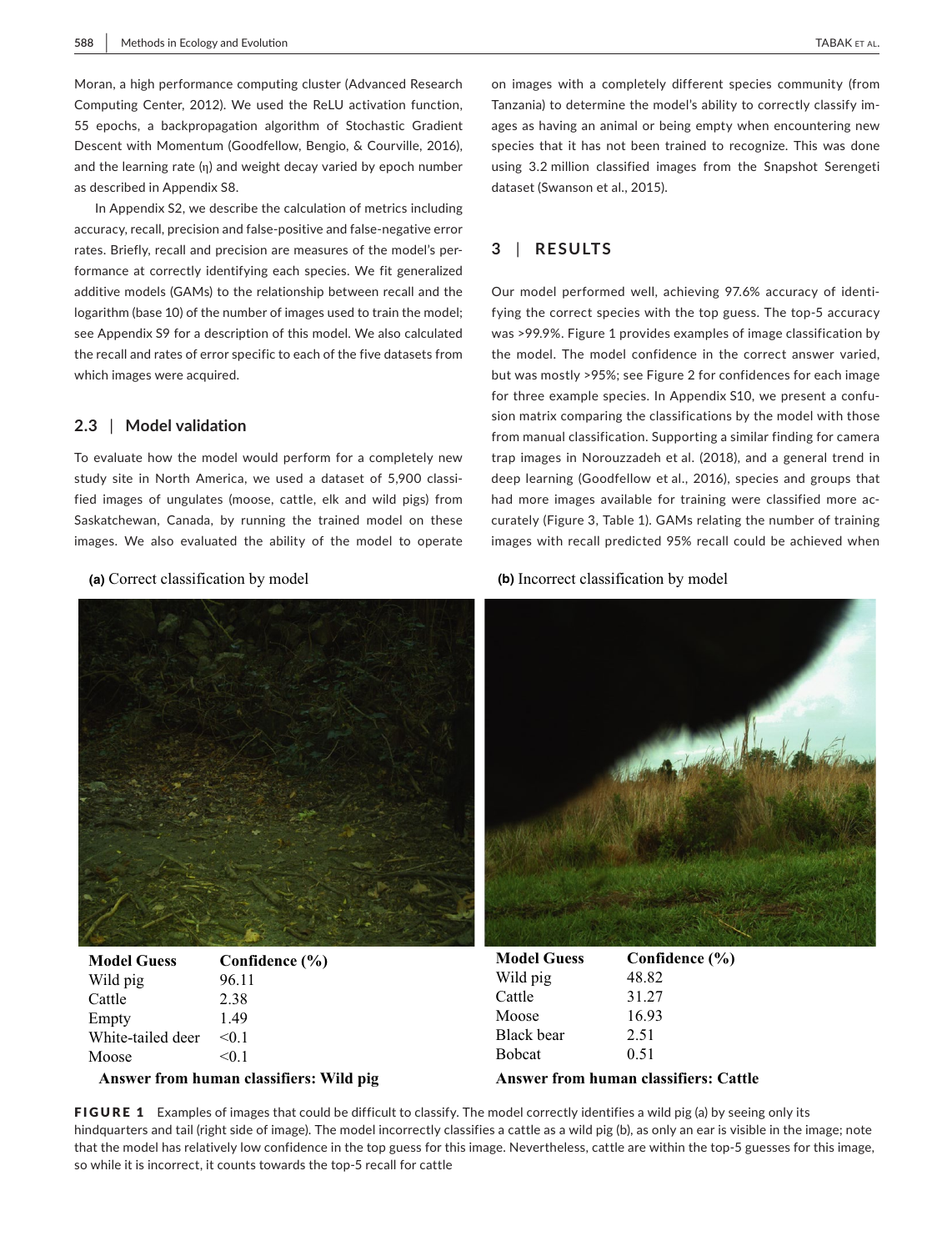

**FIGURE 2** Histograms represent the confidence assigned by all of the top-5 guesses by the model for each of these three example species when it was present in an image. The dashed line represents 95% confidence; the majority of model-assigned confidences were greater than this value



FIGURE 3 Model recall (the ability of the model to recognize species) increased with the size of the training dataset for that species. Points represent each species or group of species. The line represents the result of generalized additive models relating the two variables (see Appendix S9 for details)

approximately 54,000 training images were available for a species or group. However, for several species and groups, 95% recall was achieved with fewer than 50,000 images (Figure 3). We found there was not a large effect of daytime versus night-time on accuracy in the model as daytime accuracy was 98.2% and night-time accuracy was 96.6%. The top-5 accuracies for both times of day were ≥99.9%. When we subsetted the testing dataset by study site, we found that site-specific accuracies ranged from 90% to 99% (Appendices S3–S7).

When we conducted out-of-sample validation by using our model to evaluate images of ungulates from Canada, we achieved an overall accuracy of 81.8% with a top-5 accuracy of 90.9%. When we tested the ability of our model to accurately predict the presence or absence of an animal in the image using the Serengeti Snapshot dataset, we found that 85.1% were classified correctly as empty, while 94.3% of images containing an animal were classified as containing an animal. Our trained model was capable of classifying approximately 2,000 images per minute on a Macintosh laptop with 16 gigabytes of RAM.

# **4** | **DISCUSSION**

To our knowledge, our model achieved the highest accuracy (97.6%) to date in using machine learning to classify wildlife in camera trap images (a recent paper achieved 95% accuracy; Norouzzadeh et al., 2018). This model performed almost as well during the night as during the day (accuracy = 97% and 98%, respectively). We provide this model as an r package (MLWIC), which is especially useful for researchers studying the species and groups available in this package (Table 1) in North America, as it performed well (82% accuracy) in classifying ungulates in an out-of-sample test of images from Canada. The model can also be valuable for researchers studying other species by removing images without any animals from the dataset before beginning manual classification, as we achieved high accuracy in separating empty images from those containing animals in a dataset from Tanzania. This <sup>r</sup> package can also be a valuable tool for any researchers that have classified images, as they can use the package to train their own model that can then classify any subsequent images collected.

The ability to rapidly identify millions of images from camera traps can fundamentally change the way ecologists design and implement wildlife studies. The burden of classifying images from camera traps has led ecologists to limit the duration and size of camera trap studies (Kelly et al., 2008; Scott et al., 2018). By removing this burden, camera traps can be applied in more studies including monitoring invasive or sensitive species, long-term ecological research and small-scale occupancy studies.

#### **ACKNOWLEDGEMENTS**

We thank the hundreds of volunteers and employees who manually classified images and deployed camera traps. We thank Dan Walsh for facilitating cooperation amongst groups. Camera trap projects were funded by the U.S. Department of Energy under award # DE-EM0004391 to the University of Georgia Research Foundation; USDA Animal and Plant Health Inspection Service, National Wildlife Research Center and Center for Epidemiology and Animal Health; Colorado Parks and Wildlife; Canadian Natural Science and Engineering Research Council; University of Saskatchewan; and Idaho Department of Game and Fish.

#### **AUTHORS' CONTRIBUTIONS**

M.A.T., R.S.M., K.C.V., N.P.S., S.J.S. and D.W.W. conceived of the project; D.W.W., J.S.L., M.A.T., R.K.B., B.W., P.A.D., J.C.B., M.D.W., B.T., P.E.S., N.P.S., K.C.V., J.M.H., E.S.N., J.S.I., E.A.O., R.K.B., P.M.L.